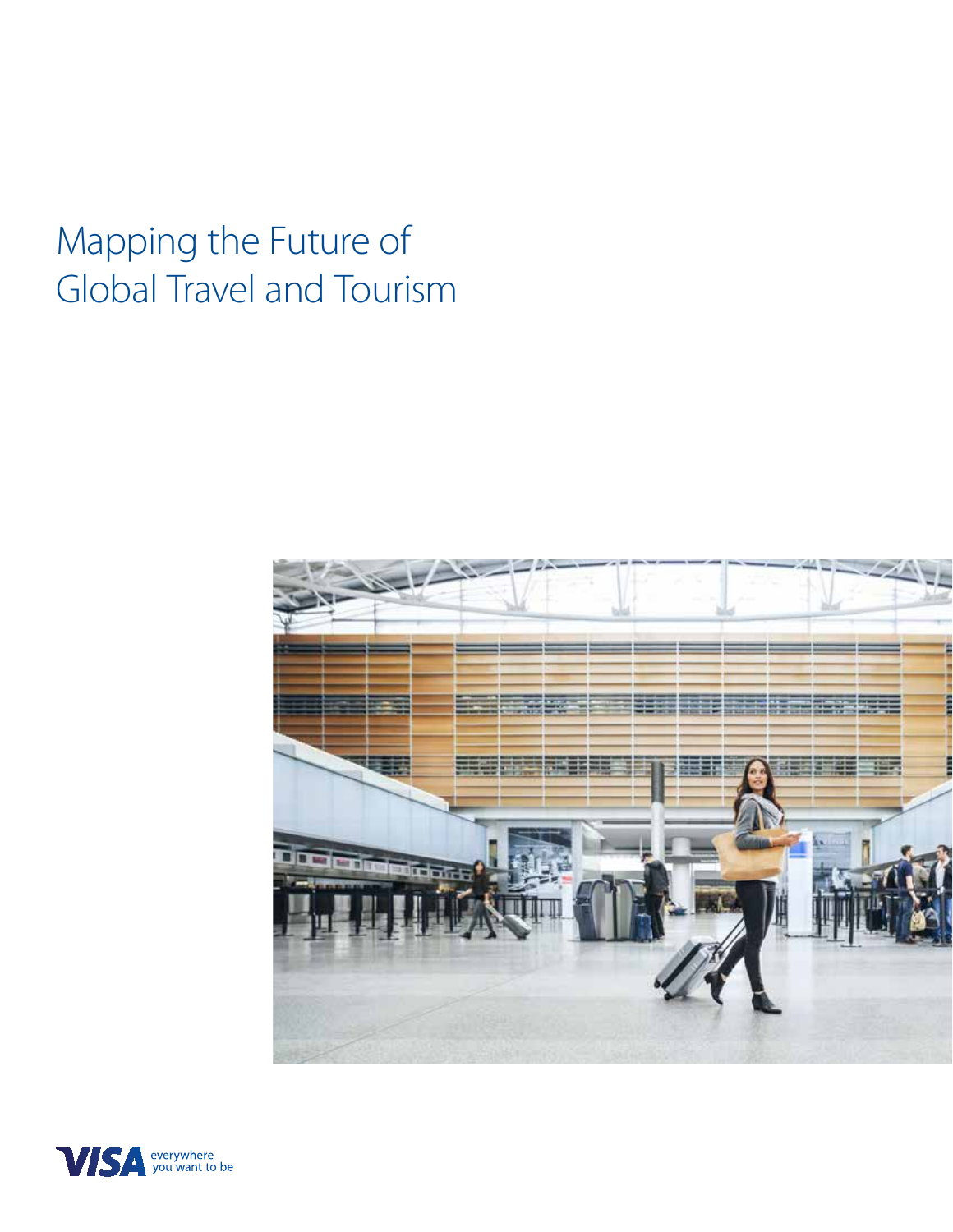More than fifty years ago, the burgeoning Jet Age introduced bigger, faster airplanes—which made travel more affordable than ever before and transformed international travel and tourism from a luxury requiring significant time and money to a leisure activity enjoyed by a much broader spectrum of society.

Today, the promise of Jet Age travel is soaring to new heights. According to data from the UN World Tourism Organization, more than 1.2 billion people made an international trip in 2015 this is expected to increase 50 percent to more than 1.8 billion world travelers over the next 10 years.<sup>1</sup> International travel spending is also expected to surge.

By 2025, estimated crossborder travel around the globe will rise dramatically, with spending reaching nearly \$1.5 trillion in 2015 dollars annually, according to a new Visa study. However, it is not just that more international travel and tourism is taking place than ever before, but also *how* it is unfolding. Three mega-trends are reshaping and accelerating the growth of travel and tourism:

#### Rising global traveling class

Visa estimates that more than 280 million households will be traveling internationally by 2025. Growing income levels around the world are creating a new "traveling class." Households making \$20,000 USD or more per year account for 90 percent of spending on international travel and about four out of every five international travel arrivals today. By this calculation, nearly half of all households globally will belong to the traveling class by 2025.

Visa estimates travelers from nearly one in three of these traveling class households will take at least one international trip per year. Households in emerging markets will fuel the growth in global travel, representing nearly half of all traveling households by 2025.

#### Global aging

By 2025, travelers aged 65+ will more than double their international travel to 180 million trips, accounting for one in eight international trips globally. Older travelers can afford bigger trips and are more focused on comfort and health than saving money. Long-term, the aging traveler will transform travel and one area that is already growing in response is the so-called "medical tourism" industry as more travelers opt to combine medical treatments with vacation.

#### Increasing connectivity

The forces of globalization and technology are shrinking distances. Construction of more than 340 new airports is expected over the next decade, creating new routes and destinations that will make international travel easier and more convenient. At the same time, awareness of alternative modes of transportation, accommodations, destinations, cost and other travel options is spreading with the rapid uptake in Internet access and the number of mobile devices around the world. Digital connectivity is not only fostering greater spontaneity in travel, but also a broader array of personalized travel and tourism options as well.

<sup>1</sup>UN World Tourism Organization, UNWTO Tourism Barometer, January 2016, Vol. 14.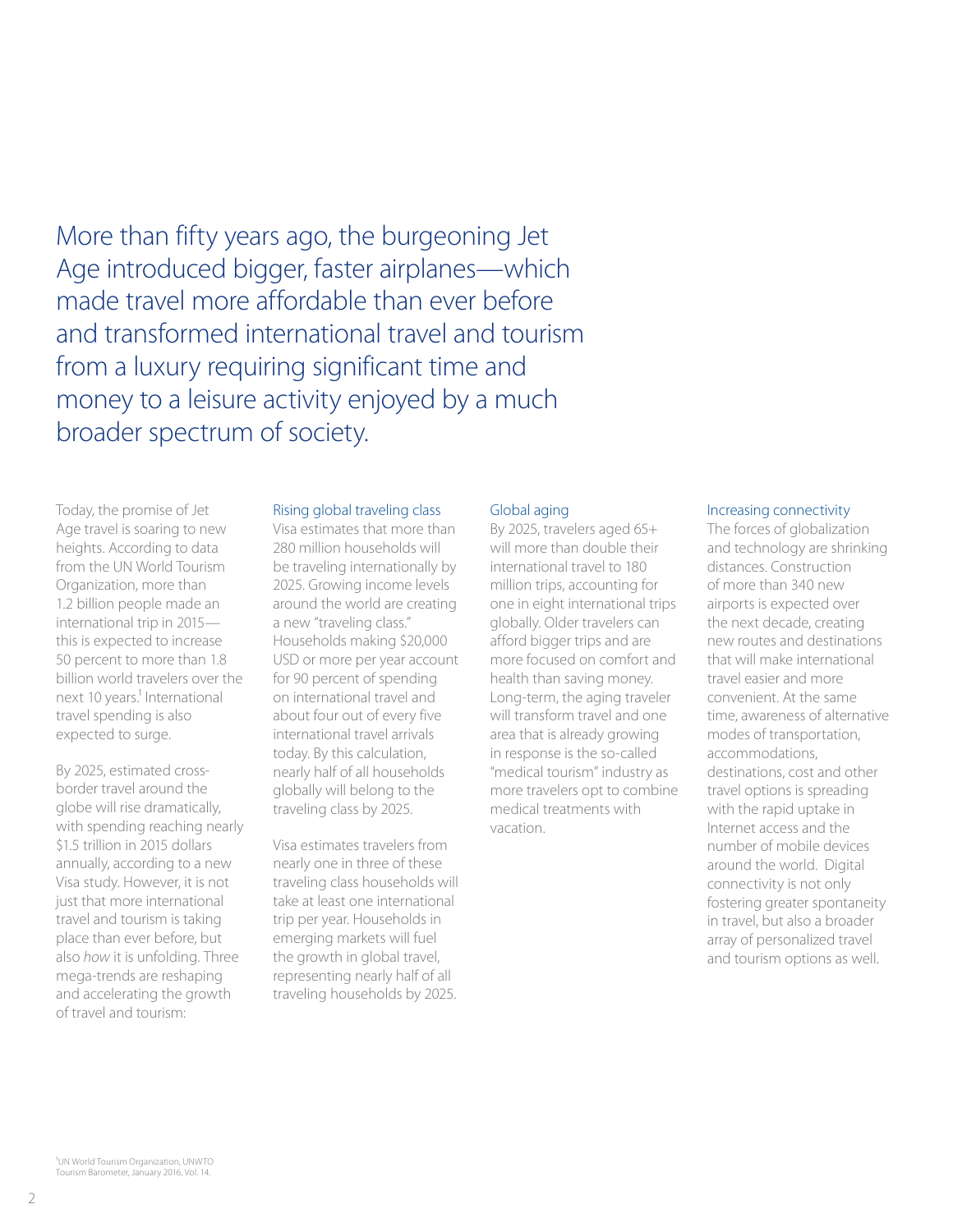

Drawing on the power of the world's most advanced processing network, Visa can help you better understand these and other global travel and tourism trends. With billions of transactions flowing through VisaNet every day, Visa sees roughly 25 cents of every U.S. retail dollar spent around the globe. Using these actual transactions as a starting point, Visa can employ sophisticated data analysis methods to monitor spending patterns across

major purchase categories; provide a near real-time view into spending across regions, countries and major cities; and even insight into the number of cross-border visitors and key differences in their spending habits. Visa's data is more comprehensive and timely than virtually any other source—capturing transactions that occur online and in physical stores, often well ahead of other industry stats.

This executive summary leverages VisaNet information to dig deeper into the three travel mega-trends highlighted in the study, which was conducted with Oxford Economics. The summary also provides a handful of concrete examples that show how Visa's unique data and insights can help you stay ahead of the trends by providing a greater understanding of the growing travel and tourism industry.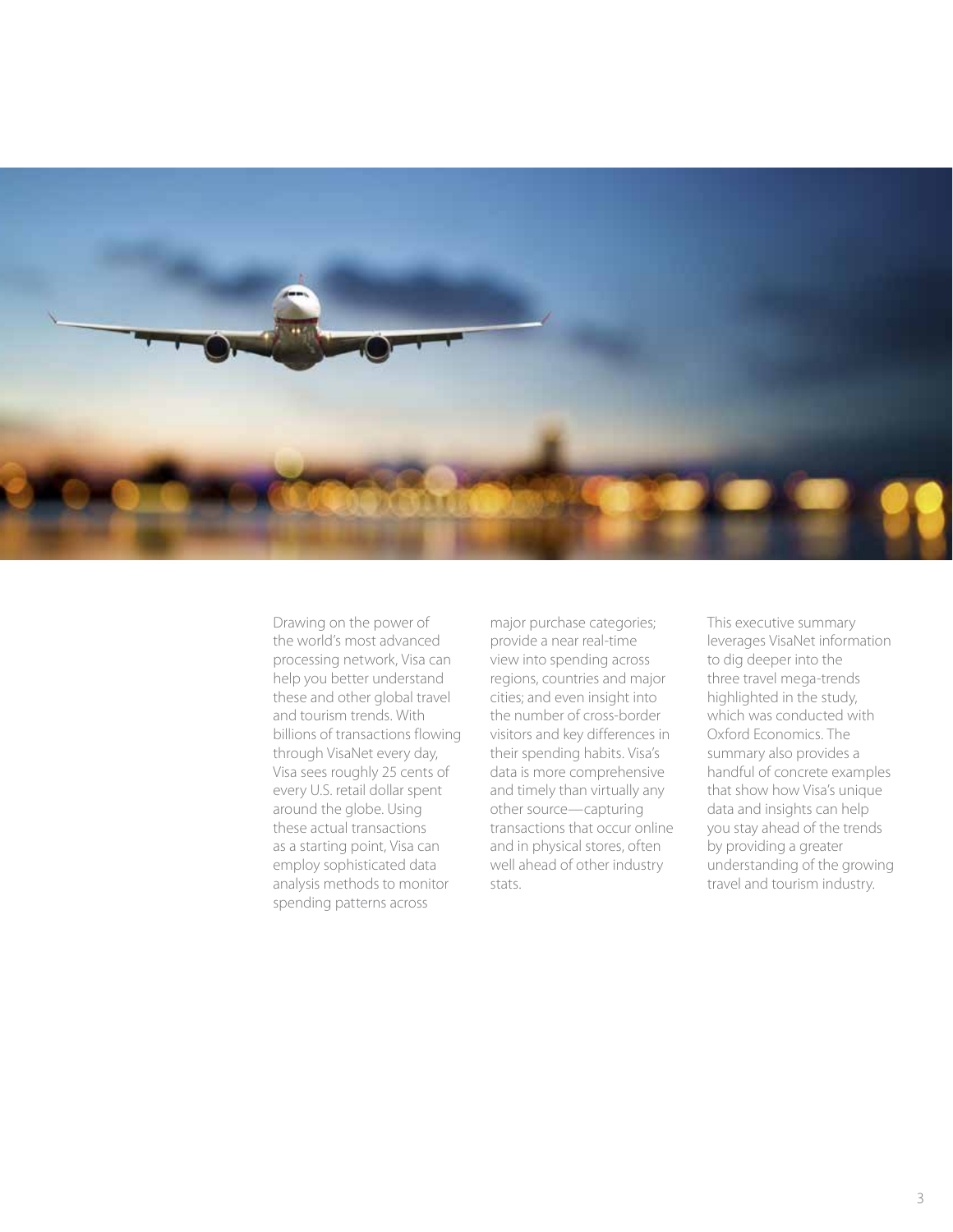# Rising global traveling class

Two major forces are giving rise to a new global traveling class. First, the significant expansion of the middle class – especially in the developing world – means more people are aware of the opportunities of global travel and have the resources to take a trip. Second, international travel has become more affordable thanks to new, more efficient technology and heightened competition. By 2025, nearly half of all households globally should be able to afford travel as part of the new traveling class, although we estimate one in eight households will actually travel.

This democratization of travel will lead to a profound increase in global tourism spending. As a result, Visa estimates that households traveling abroad will spend more than \$5,300 a year in today's dollars by 2025. (The estimate includes spending while traveling, such as food and hotel, but not prior to the trip, such as airline tickets.)

Additionally, we expect that traveling class households in emerging markets will rapidly converge with their counterparts in the developed markets in aggregate travel spending within the next 10 years—accounting for 45 percent of the \$1.5 trillion in annual spending globally on cross-border tourism projected by 2025. Mainland China will be the top spender —with Chinese travelers projected to nearly double their spending to \$255 billion, representing nearly one-sixth of global travel spending in 2025.

|                | <b>Top 10 Countries/Regions in Travel Spend</b> |                       |                       |                                   |  |  |  |
|----------------|-------------------------------------------------|-----------------------|-----------------------|-----------------------------------|--|--|--|
|                | <b>Rank Country/Region</b>                      | 2015<br>(USD billion) | 2025<br>(USD billion) | <b>Percent</b><br><b>Increase</b> |  |  |  |
| 1              | Mainland China                                  | \$137.0               | \$255.4               | 86%                               |  |  |  |
| $\overline{2}$ | United States of America                        | \$101.0               | \$134.1               | 33%                               |  |  |  |
| 3              | Germany                                         | \$74.4                | \$97.6                | 31%                               |  |  |  |
| $\overline{4}$ | United Kingdom                                  | \$61.3\$              | \$96.9                | 58%                               |  |  |  |
| 5              | <b>Russian Federation</b>                       | \$22.6                | \$49.1                | 118%                              |  |  |  |
| 6              | Hong Kong                                       | \$26.7                | \$47.4                | 78%                               |  |  |  |
| 7              | Singapore                                       | \$22.5                | \$44.9                | 99%                               |  |  |  |
| 8              | France                                          | \$37.4                | \$43.9                | 17%                               |  |  |  |
| 9              | <b>Brazil</b>                                   | \$18.3                | \$37.8                | 106%                              |  |  |  |
| 10             | South Korea                                     | \$21.1                | \$34.3                | 63%                               |  |  |  |

This chart depicts travel spend by households earning more than \$20,000 per year in the top 10 countries/regions with the highest projected spend in 2025. Figures are in USD billions (constant 2015 prices).

### **Keeping ahead of the crowds at the 2014 World Cup**

The World Cup soccer tournament is one of the biggest international sporting events, attracting spectators from every corner of the globe. Analyzing the streams of travelers who visited the host country over the course of the six-week tournament has been a challenge historically, especially to understand the overall impact of who and how many attended, both in the stadiums and other special events. That's where Visa transaction data can help.

Based on Visa spending data, we estimate that more than 1 million overseas travelers visited Brazil during the 2014 World Cup. Nearly half of the visitors (46 percent) came from an emerging economy—perhaps one of the strongest signs of the increasing prominence of the rising traveling class.

Not surprisingly, neighboring Argentina brought the biggest crowds. About 294,000 Argentinean travelers came to Brazil during the World Cup—159,000 more than the average number of monthly visitors during the year. The United States had the second-biggest showing—about 183,000 visitors.

Understanding these travel patterns is crucial for government and business leaders seeking to maximize tourist spending. This can inform the planning and strategies for future events, such as the 2016 Olympic Games in Rio de Janeiro, notwithstanding unforeseen developments like political instability or environmental matters that could compromise any plans. It can also provide key benchmarks and other metrics to help measure progress toward broader, long-term tourism goals, as well.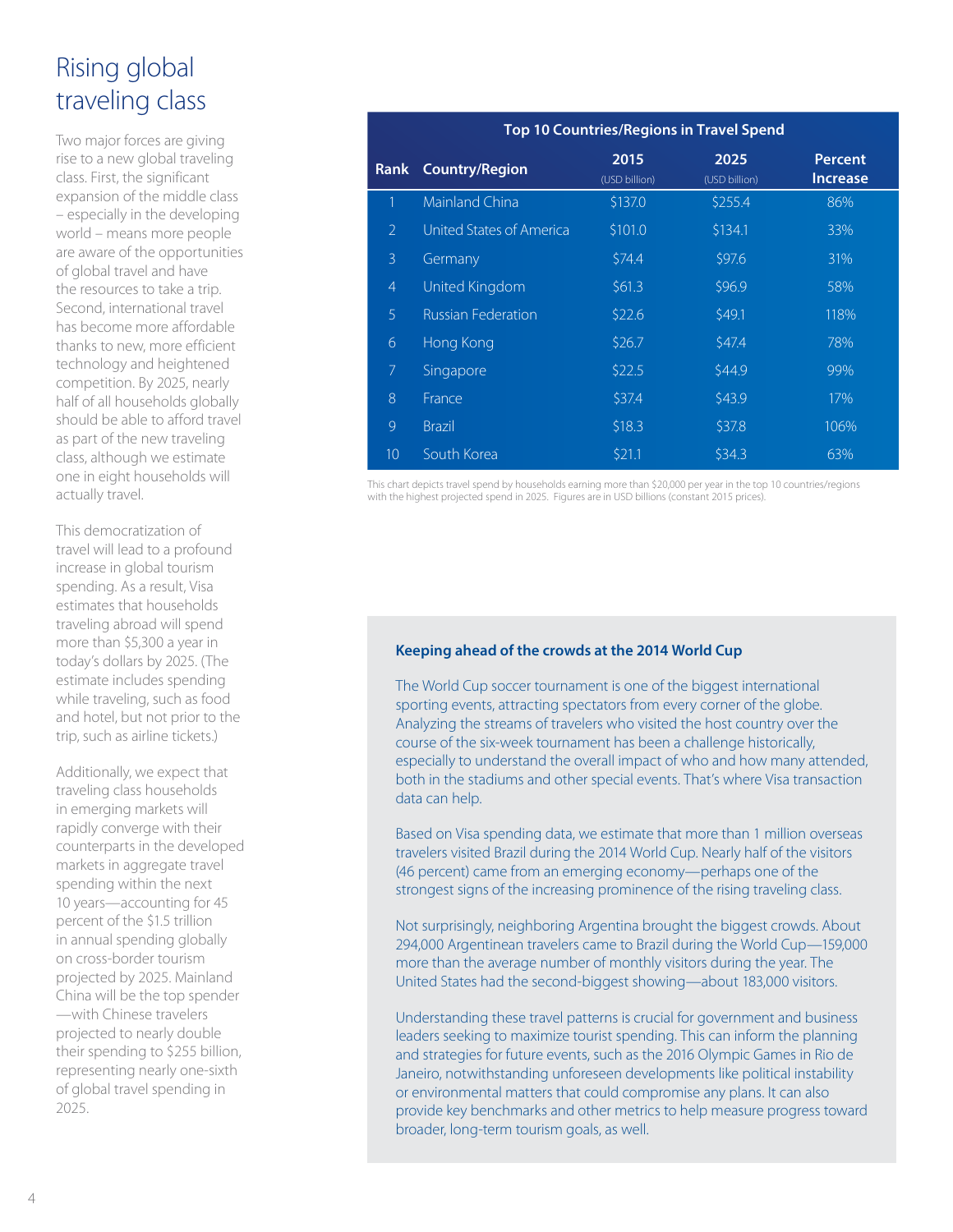# Global aging

The world's population is aging. Over the last 50 years, the travel industry has benefited from these changing demographics as the ranks of the so-called "prime traveling population" those between the ages of 25 and 65—have grown each year. This, however, will soon change.

Over the next decade, the share of prime travelers of the total global population is expected to remain flat, and will start to decline in 2025—meaning that travelers over the age of 65 will be the only segment of the traveling population that is expected to gain share.

Of course, older travelers take only about half as many international trips as the average traveler. Yet, so many more of them will be traveling that they are expected to account for 13 percent of all international travel by 2025.

In addition, older travelers' needs and preferences are not all the same. Some will seek to explore the world, especially if they are in relatively good health during their retirement years. With more time and accumulated savings, survey data suggests that these individuals are likely to take longer trips and spend more. Others, however, will travel for their health.

We believe that medical tourism is primed for accelerated growth as more of these older travelers seek new treatments, as well as lowercost or higher-quality care not available in their home country/region.



#### **Monitoring medical tourism trends**

Only a few years ago, medical tourism was a blip in overall global tourism spending. Today, it is a multi-billion dollar industry that is expected to increase by up to 25 percent per year over the next 10 years.<sup>2</sup>

Using Visa transaction data we can see how much medical tourism has grown and project future growth from there. As the world's population ages, hundreds of thousands of travelers are expected to seek medical services outside their home country/region—and spend billions of dollars on treatments. Visa can provide a near real-time view into the size and scope of the world's leading medical tourism centers.

By examining cross-border spending for medical services in more than 176 countries/regions, we found the United States to be the single largest hub for medical tourism. Thailand, Singapore, Germany, Korea, and Spain are quickly catching up, increasingly attracting visitors from around the world, according to an analysis of transaction data.

Business and government leaders can use this information to identify unique opportunities. Understanding the travel patterns can inform investment decisions, like where to build new hospitals. Meanwhile, travel service providers can also benefit from these insights—whether planning investments in ancillary businesses, like hotels, or determining where to add new flight routes.

| Medical tourism at a glance                                | Medical tourism <b>influences</b>                                |                                                                                                       |  |
|------------------------------------------------------------|------------------------------------------------------------------|-------------------------------------------------------------------------------------------------------|--|
| $+25$ percent <sup>2</sup> growth per year                 | <b>Higher quality</b>                                            | Reduced cost of<br>cross-border<br>medical<br>treatment                                               |  |
| \$45.5-72 billion <sup>2</sup> current market              | care and services                                                |                                                                                                       |  |
| <b>14 million<sup>2</sup></b> medical tourists<br>annually | Medical treatment<br>combined with<br>attractive<br>destinations | <b>Treatments and</b><br><b>medications</b> not<br>approved or<br>available in home<br>country/region |  |

²Patients Beyond Borders

(www.patientsbeyondborders.com)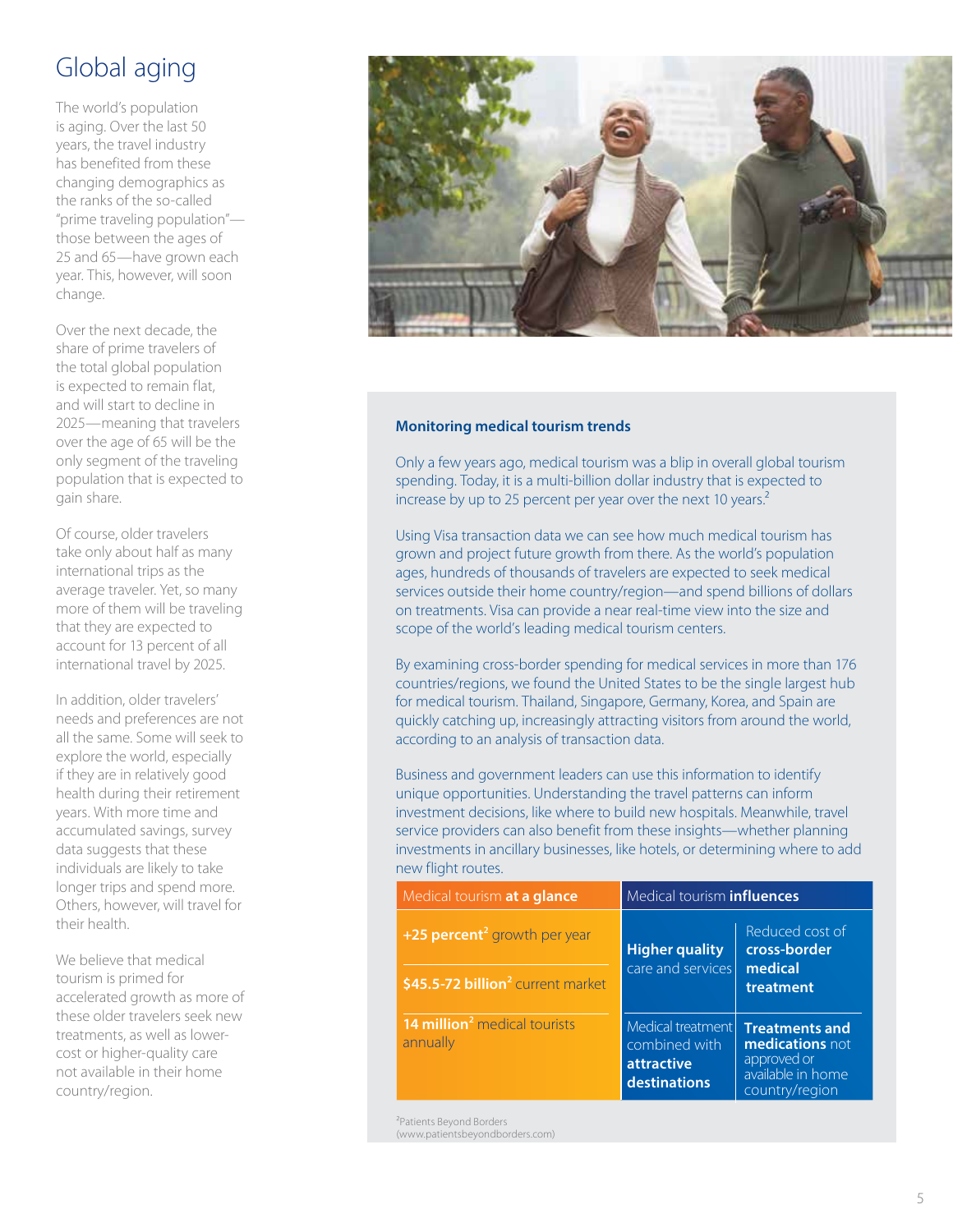### Increasing connectivity

The forces of technology and globalization are making our world smaller and more connected every day. New infrastructure is increasing socalled physical connectivity. Consider the impact of new airplanes, built with greater fuel-efficiency for long-haul travel. Where it once took over a day to travel from San Francisco to Singapore and involved multiple layovers, the nearly 13,600 mile trip takes a little more than 16 hours on

a non-stop flight. Consider also the many new airports sprouting up around the globe, especially in Asia and other parts of the developing world.

More than 2,500 new direct flights have been added in the last five years, largely in emerging markets – and that number is likely to increase as more than 340 new airports are built over the next 10 years. The upshot is that more people can reach more places - in less time and at a lower cost - than ever before.

Digital connectivity is also increasing. It, too, is transforming how we are exploring the world. The expansion of Internet access as well as the proliferation of smartphones and other mobile devices is facilitating "real-time" travel – whether it is canvasing online bulletin boards for restaurant or beach recommendations, getting directions to a museum or stadium from a GPS-enabled app, or booking a last-minute hotel room or flight while you are on the road. It is also influencing where we decide to go. While travel agencies,

guidebooks, and friends are all important sources for trip advice, they are increasingly supplemented by online resources.

International travel is becoming more spontaneous and customized – and travelers will become increasingly responsive to all kinds of online information, social media buzz, and major news events. Together, these trends suggest that the era of the mass produced travel experience is over.

### **Assessing the impact of major economic shocks**

Today's travelers are increasingly aware of events unfolding all over the globe, causing them to respond and change their travel plans based upon the latest news. As travelers make more decisions in real-time, so will the destinations and service providers that cater to their needs.

Take, for example, the financial market turmoil in several emerging economies over the last year. In Mainland China, the stock market lost more than one-third of its value. The Brazilian economy is now mired in a deep recession and its currency has fallen sharply in value. In Russia, the plunge in oil prices has caused a dramatic slowdown. Weakening economies in all of these countries have a direct impact on the tourism industry. For starters, significant declines in the value of their currencies typically make it more expensive for their citizens to travel abroad. Likewise, the fall-out from a loss in confidence about the economy can make travelers more reticent about taking a vacation and less likely to go.

So, what was the impact of the financial market turmoil on travelers from each of these three countries? By analyzing Visa transactions, one thing is clear: it was not the same around the globe. Russia saw the biggest fall-off in 2015, with a 26 percent drop in the total number of international trips from the previous year. Brazil experienced an overall decline of about 14 percent year-over year Meanwhile, international travel in Mainland China held relatively steady, posting a modest 13 percent increase in 2015 from the previous year.

The global trends mask very distinct patterns in the data. For example, while international travel from Russia continued to decline, the contraction rate in Russian travel to Southeast Asia had slowed by late 2015. More recent data shows that this trend has continued, with Russian trips to Thailand, Indonesia, Malaysia, the Philippines and Singapore actually accelerating strongly in the first quarter of 2016.

Understanding these travel patterns is critical for business and government entities, which must increasingly adapt to a world where travelers are making real-time adjustments to their plans. Additionally, even though we often think about global travel trends, it is critical to understand differences at the local level as well. By analyzing the transactions that flow through our payment network every day, Visa provides a near real-time view into spending activity within regions, countries or even individual cities around the world.

|                                       | <b>Outbound trips (thousands)</b>                                   |                      |  |                   |
|---------------------------------------|---------------------------------------------------------------------|----------------------|--|-------------------|
| Volatile 2015 in the emerging markets |                                                                     | Average<br>2009-2014 |  | Estimated<br>2015 |
| <b>Mainland China</b>                 | Stock markets lost over a third of<br>value since their peak in May | 46,627               |  | 49,666            |
| <b>Russian</b><br><b>Federation</b>   | Oil exports down 42%                                                | 30,971               |  | 13,585            |
| <b>Brazil</b>                         | Brailian real depreciated 34%<br>against USD since start of 2015    | 8,122                |  | 6,233             |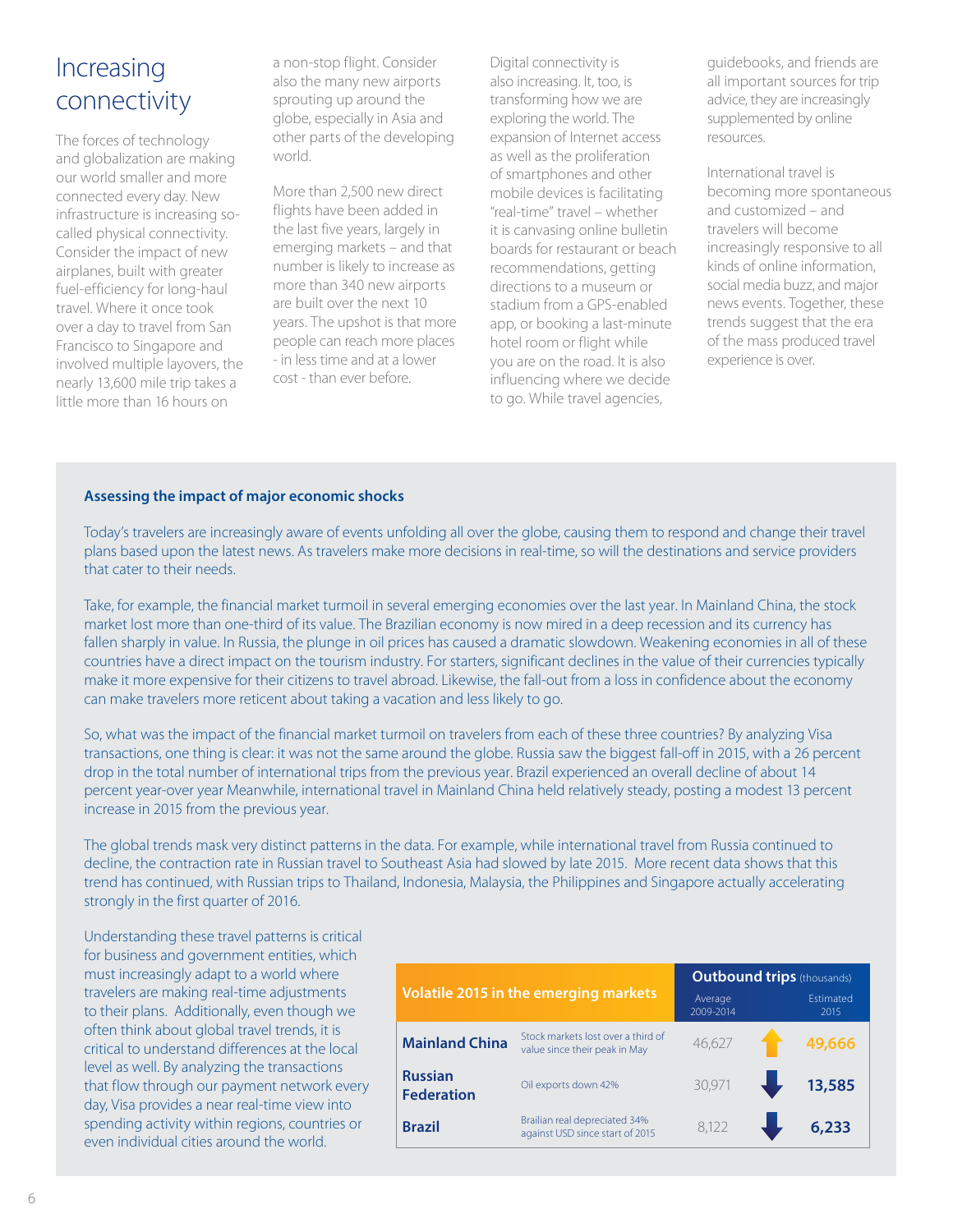

# Conclusion

Ever since the beginning of the Jet Age more than a halfcentury ago, the combination of rising prosperity, shifting demographics and new technologies has fueled the rapid expansion of global travel and tourism. Those same forces are the underpinnings of the industry's growth today and are the focus of Visa's extensive travel and tourism report. Detailed global forecasts to 2025 are included in the report, as well as segmentation of the data for 50 of the largest economies in the world—helping you to understand the important trends in the dynamic travel and tourism industry, and plan your growth strategies accordingly.

For more information, go to www.visa.com/travelinsights.